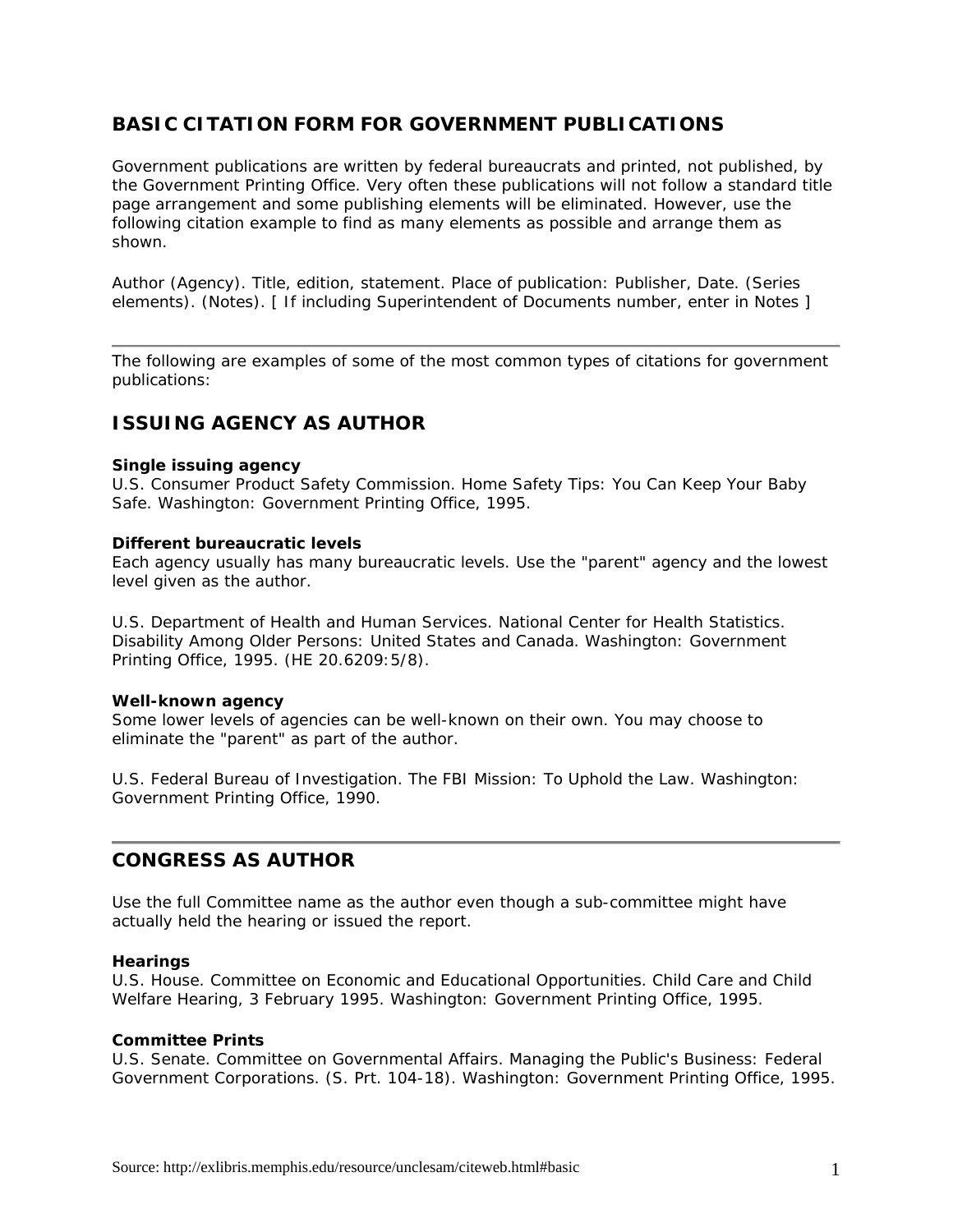### **Reports**

U.S. Senate. Committee on Energy and Natural Resources. *Franklin D. Roosevelt's Family Lands: Report Together with Minority Views (to accompany S. 134)*. (S. Rpt.104-32). Washington: Government Printing Office, 1995.

# **FREQUENTLY CITED AND LEGAL PUBLICATIONS**

### **Statutes at Large**

"Intelligence Authorization Act for Fiscal Year 1994." (P.L. 103-78), *United States Statutes at Large*. 107 Stat. 2024.

For pre-1875 statutes, please refer to the *The Chicago Manual of Style*, sections 15.357 and 16.166.

## **U.S. Reports**

Legal citation: Burns v. Reed, 500 *U.S.* 478 (1990).

Bibliographic citation: Burns v. Reed, *U.S. Reports* 500 pp. 478-506.

Please see Librarian for pre-1875 citations.

## **Federal Register**

Legal citation: 60 *Fed. Reg.* 210 (31 October 1995).

Bibliographic citation: "Suspension of Community Eligibility, Final Rule." *Federal Register* 60:210 (31 October 1995) p. 55329.

## **Code of Federal Regulations**

Legal citation: 18 *CFR* 157.17 (1995).

Bibliographic citation: "Application for Temporary Certificates in Cases of Emergency." *Code of Federal Regulations* Title 18, Pt. 157.17, 1995 ed.

### **Census of Population and Housing**

*U.S. Census of Population and Housing, 1990: Summary Population and Housing Characteristics: Tennessee*. Washington: Government Printing Office, 1991.

### **Statistical Abstract of the United States**

*Statistical Abstract of the United States 1997*. 117th ed. Washington: Government Printing Office, 1997.

# **STATE DATA CENTER PUBLICATIONS**

Tennessee. State Data Center. *Tennessee Selected Social Characteristics: 1990 (1990 Census of Population and Housing: Summary Tape File 3A)*. Nashville, 1992.

# **MICROFORM COLLECTIONS**